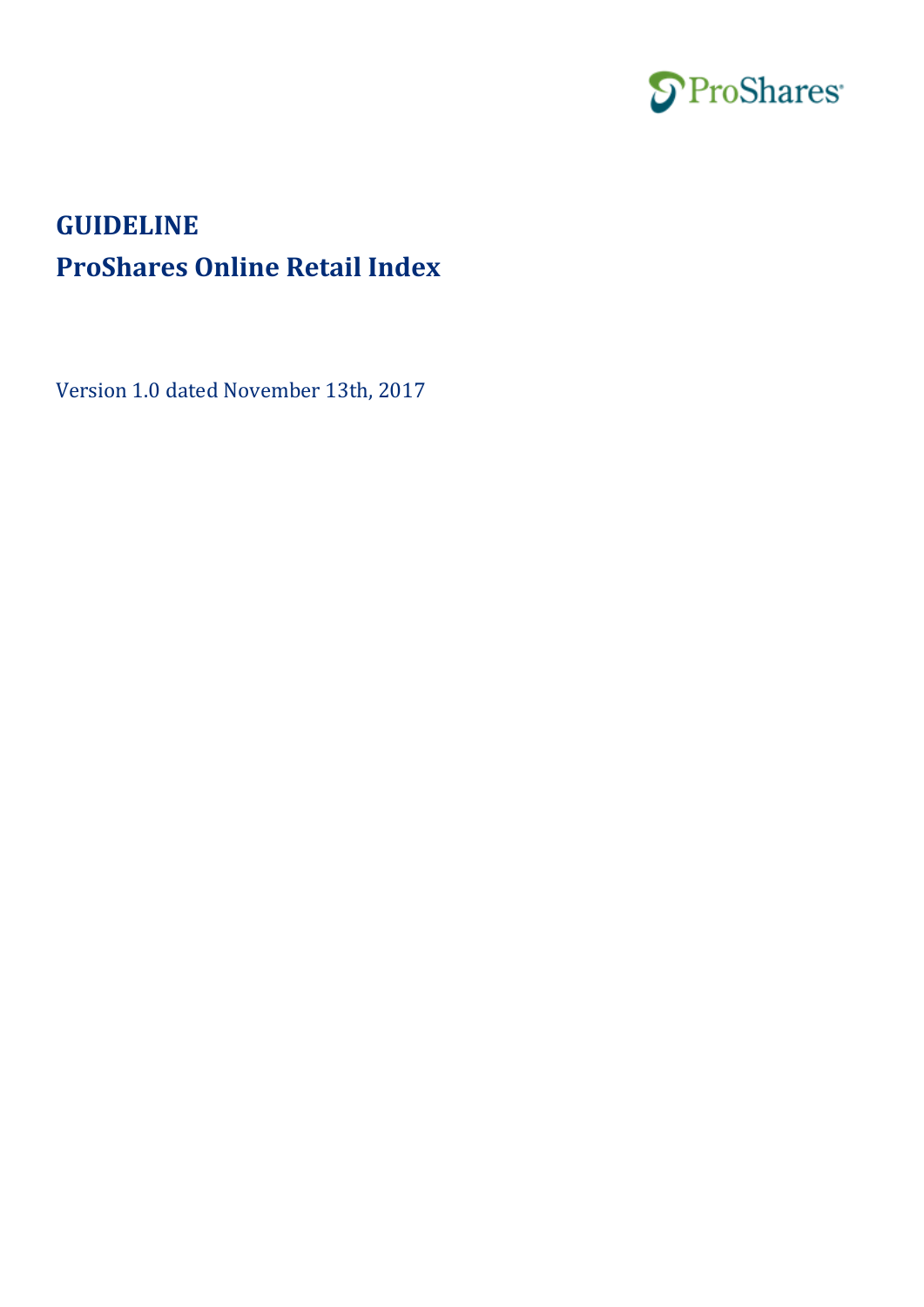# **Contents**

# **Introduction**

# **1 Index specifications**

- **1.1** Short name and ISIN
- **1.2** Initial value
- **1.3** Distribution
- **1.4** Prices and calculation frequency
- **1.5** Weighting
- **1.6** Decision-making bodies
- **1.7** Publication
- **1.8** Historical data
- **1.9** Licensing

# **2 Composition of the Index**

- **2.1** Selection of the index components
- **2.2** Ordinary adjustment
- **2.3** Extraordinary adjustment

# **3 Calculation of the Index**

- **3.1** Index formula
- **3.2** Accuracy
- **3.3** Adjustments
- **3.4** Dividends and other distributions
- **3.5** Corporate actions
- **3.6** Miscellaneous

# **4 Definitions**

# **5 Appendix**

- **5.1** Contact data
- **5.2** Calculation of the Index change in calculation method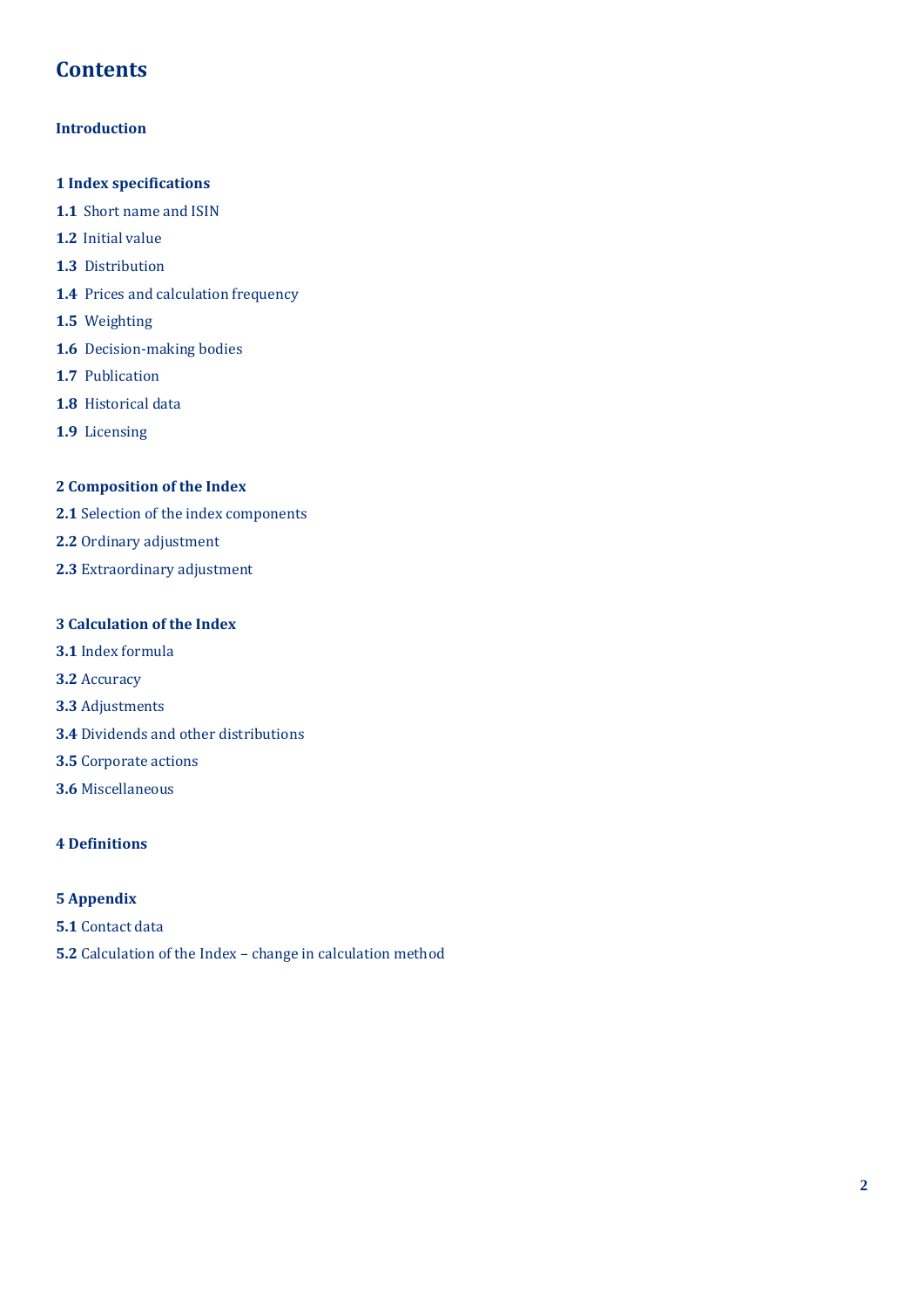# **Introduction**

This document describes the methodology for the ProShares Online Retail Index.

The ProShares Online Retail Index is owned by ProShare Advisors LLC ("ProShare Advisors"). The Index is calculated and distributed by Solactive AG ("Calculation Agent").

# **1 Index specifications**

The Index is designed to track the price movements of companies listed on a U.S. securities exchange that are deemed to be "Online Retailers". In order to be eligible to be included in the Index, a company must be classified as doing business as an online retailer, an e-commerce retailer, or an internet and direct marketing retailer according to standard industry classification systems. Online travel companies are excluded.

The universe of securities eligible for inclusion in the Index begins with equity securities of companies that are listed on a U.S. securities exchange. The Index includes U.S. and non-U.S. companies, and may include common stocks and/or depositary receipts, such as American Depositary Receipts (ADRs) and Global Depositary Receipts (GDRs). Companies must have a market capitalization of at least \$500 million, a six-month daily average value traded of at least \$1 million and meet other requirements in order to be included in the Index.

The weighting (i.e., percentage) of each company in the Index is determined based on such company's market capitalization, adjusted as described below. Weightings are set as of the annual Index reconstitution in June and the date of each monthly rebalance. As of such dates, (i) the weighting of any individual company may not exceed 24% of the value of the Index, (ii) the sum of the weightings of all companies individually weighing more than 4.5% of the Index may not exceed 50% of the value of the Index, and (iii) the total weight of all non-U.S. companies will be capped at 25% of the value of the Index.

The Index is a calculated as a Price Return (PR) and Gross Total Return (GTR) index. No withholding tax rate is applied to regular (reinvested in the Gross Total Return Index) and special cash distributions (reinvested into Price Return Index and Gross Total Return Index).

The Index is published in USD.

### **1.1 Short name and ISIN**

The Index is distributed under the following identifiers:

| <b>Name</b>                                                    | <b>Characteristic ISIN</b> |                              | <b>WKN</b> | <b>Reuters</b> | <b>Bloomberg</b>      |
|----------------------------------------------------------------|----------------------------|------------------------------|------------|----------------|-----------------------|
| <b>ProShares Online Retail Index</b> Price Return<br><b>PR</b> |                            | DE000SLA42N9 SLA42N PSONLINP |            |                | <b>PSONLINP Index</b> |
| <b>ProShares Online Retail Index Gross Total</b><br><b>TR</b>  | Return                     | DE000SLA42P4 SLA42P PSONLINE |            |                | <b>PSONLINE Index</b> |

#### **1.2 Initial value**

The Index is based on 1000 at the close of trading on the start date, June 30th, 2017.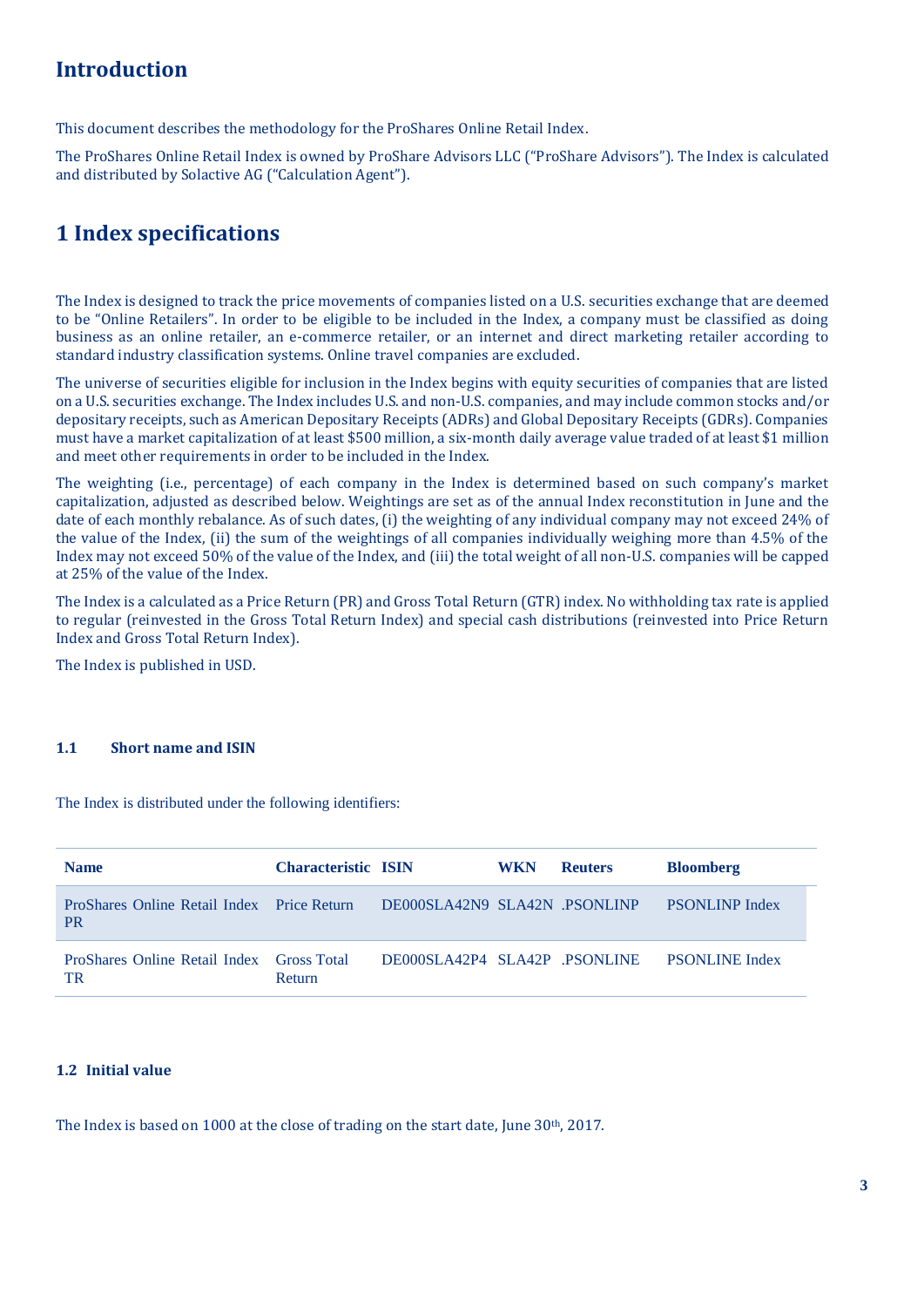The total return index has been calculated live from the close of trading on Nov 13th, 2017 with a starting value of 1098.15.

The price return index has been calculated live from the close of trading on Nov 13th, 2017 with a starting value of 1096.87.

#### **1.3 Distribution**

The Index is published via the price marketing services of Boerse Stuttgart AG and is distributed to all affiliated vendors. Each vendor decides on an individual basis as to whether it will distribute/display the Index via its information systems.

#### **1.4 Prices and calculation frequency**

The price of the Index is calculated on each Business Day based on the prices on the respective Exchanges on which the Index Components are listed. The most recent prices of all Index Components are used.. Should there be no current price available on Reuters, the most recent price or the Trading Price on Reuters for the preceding Trading Day is used in the calculation.

The Index is calculated every Business Day from 9:00am to 10:30pm, CET (Central European Time). In the event that data cannot be provided to Reuters or to the pricing services of Boerse Stuttgart AG the Index cannot be distributed.

#### **1.5 Weighting**

On each Selection Day and Weight Reset Determination Day each Index Component of the Index is weighted based on a rules-based, modified market cap methodology. The weight of each index component is determined on the Selection Day and/or the Weight Reset Determination Day respectively. As of such dates, (i) the weighting of any individual company may not exceed 24% of the value of the Index, (ii) the sum of the weightings of all companies individually weighing more than 4.5% of the Index may not exceed 50% of the value of the Index, and (iii) the total weight of all non-U.S. companies will be capped at 25% of the value of the Index.

As the final step the weight of the stocks that have the same parent company is capped at combined 4.5% weight. At each step excess weight is redistributed pro-rata to each Index Component that has not already reached a previous weighting cap.

The corresponding Number of Index Shares based on these weights is implemented on the Adjustment Day and Weight Reset Day. The Number of Index Shares is adjusted for corporate actions between Selection Day/Weight Reset Determination Day and Adjustment Day/Weight Reset Day. This only relates to corporate actions that have a direct impact on the price and shares (i.e. stock splits, stock dividends, rights issues).

#### **1.6 Decision-making bodies**

A Committee composed of staff from ProShare Advisors is responsible for oversight of the operation of the Index, oversight of the Calculation Agent and any amendments to the rules (in this document referred to as the **"**Committee**"** or the **"**Index Committee**"**). The future composition of the Index is determined by the Committee on the Selection Days and implemented by the Calculation Agent on the Adjustment Days according to the procedure outlined in 2.1 of this document. The Committee shall also decide about the future composition of the Index in the event that any Extraordinary Events should occur and the implementation of any necessary adjustments. Furthermore, the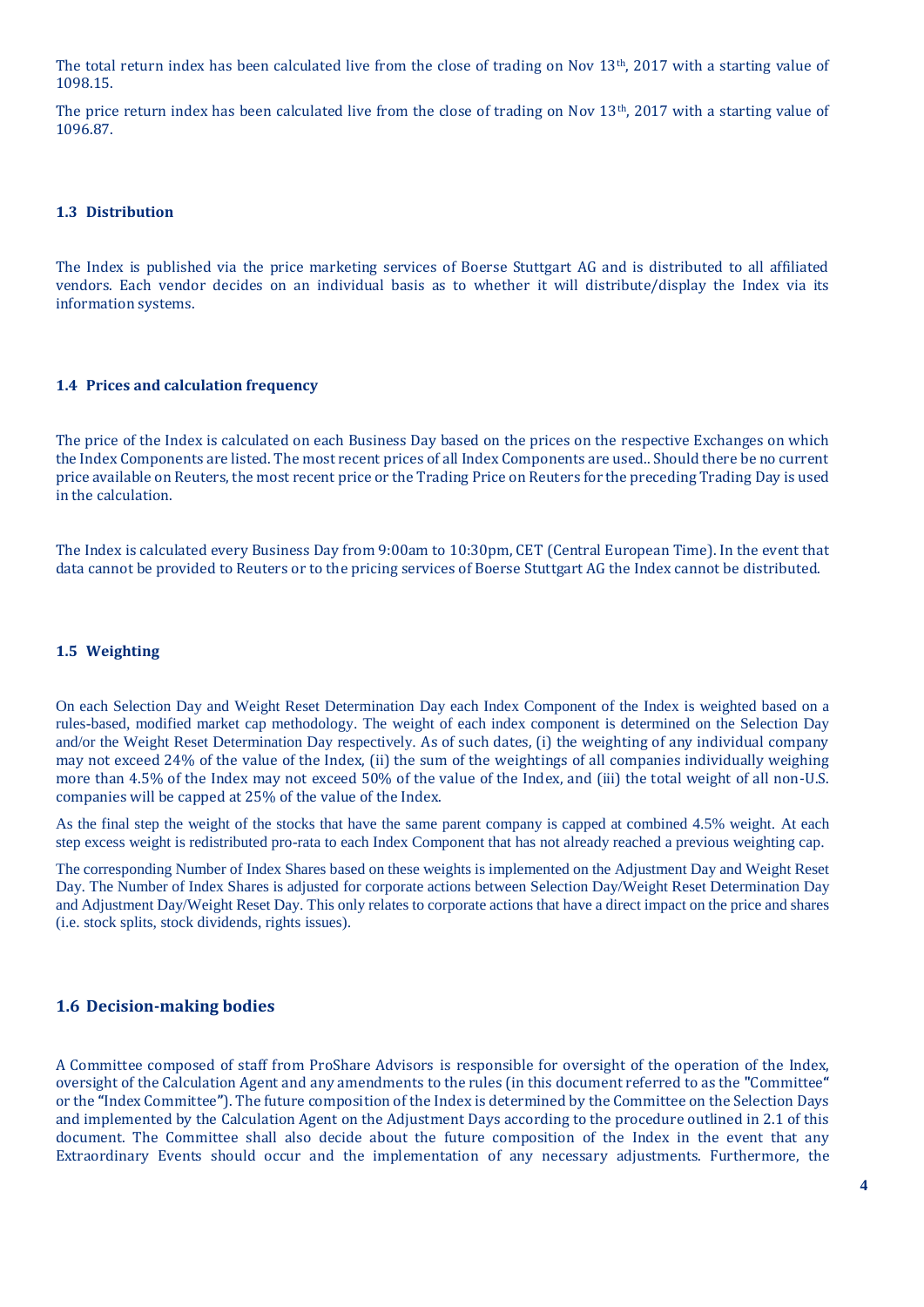Committee will perform periodic reviews of the Index, focusing on its methodology and what it is intended to measure, including assessing whether the methodology continues to appropriately measure the Index's interests, reviewing proposed and implemented changes to index methodology.

Members of the Committee can recommend changes to the guideline and submit them to the Committee for approval.

#### **1.7 Publication**

All specifications and information relevant for calculating the Index are made available on the http://www.solactive.de web page and the following sub-pages: <https://www.solactive.com/de/?s=psonlin&index=DE000SLA42N9> <https://www.solactive.com/de/?s=psonlin&index=DE000SLA42P4>

#### **1.8 Historical data**

Historical data is maintained from the live launch of the Index on November 13<sup>th</sup>, 2017.

#### **1.9 Licensing**

Licences to use the Index as the underlying value for derivative instruments are issued to stock exchanges, banks, financial services providers and investment houses by ProShare Advisors.

# **2 Composition of the Index**

#### **2.1 Selection of the Index Components**

The initial composition of the Index as well as any ongoing adjustment is based on the following rules:

On the Selection Days, ProShare Advisors defines the Index Universe as put forward in section 4. of this document. The selection of the final index composition retains only those companies that are classified to be doing business as an online retailer, an e-commerce retailer, an internet and direct marketing retailer or that have a substantially similar classification according to standard industry classification systems. Online Travel companies are excluded.

#### **2.2 Ordinary adjustment**

The composition of the Index is adjusted annually in June. The composition of the Index is reviewed on the Selection Day and necessary changes are announced.

The first adjustment will be made in June 2018 based on the Trading Prices of the Index Components on the Adjustment Day.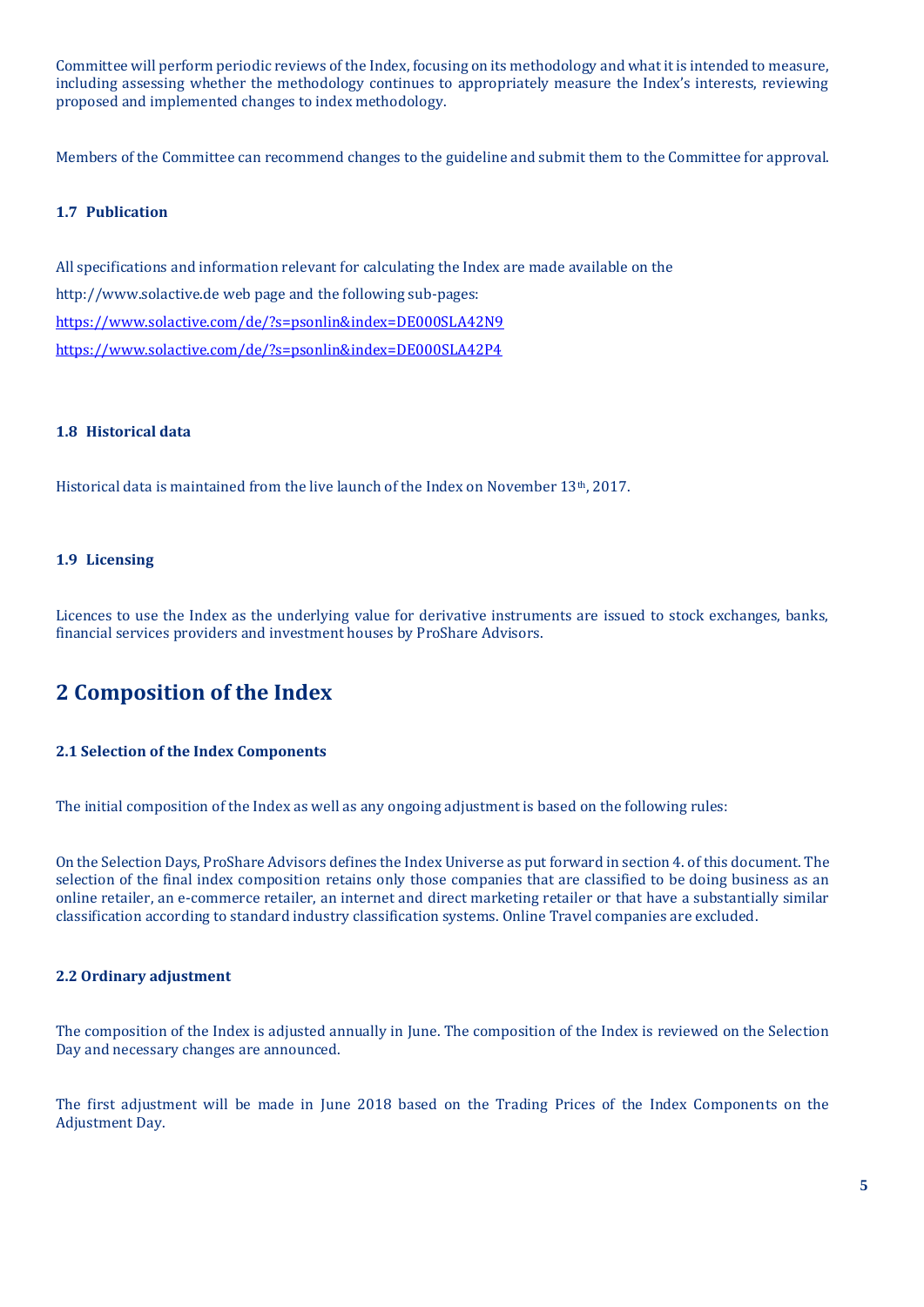Additionally, on each Weight Reset Day, spin-offs that were added to the index since the last Adjustment Day or Weight Reset Day might be removed from the Index,

Solactive AG shall publish any changes made to the Index composition on the Selection Day and consequently with sufficient notice before the Adjustment Day.

#### **2.3 Extraordinary adjustment**

An extraordinary adjustment, if applicable, is triggered and applied in compliance with the rules set forth in the [Solactive Guideline for Extraordinary Corporate Actions.](https://www.solactive.com/wp-content/uploads/2017/02/ECA-Solactive-Guideline.pdf).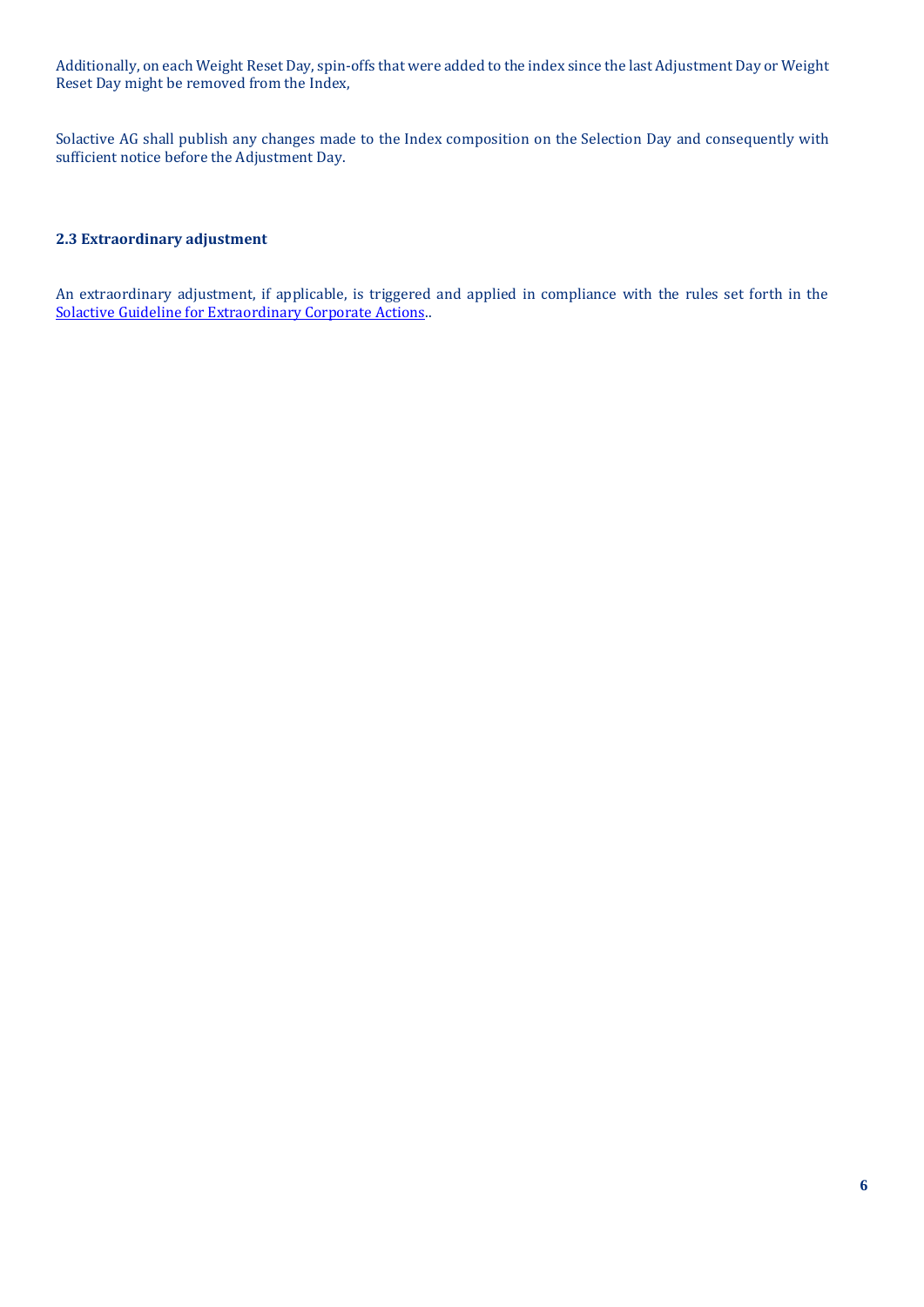# **3 Calculation of the Index**

# **3.1 Index formula**

The Index Value on a Business Day at the relevant time is calculated in accordance with the following formula:

$$
Index_t = \sum_{i=1}^{n} \frac{(x_{i,t} * p_{i,t} * f_{i,t})}{D_t}
$$

With:

| $x_{i,t}$ | $=$ Number of Index Shares of the Index Component i on Trading Day t                    |
|-----------|-----------------------------------------------------------------------------------------|
| $p_{i,t}$ | $=$ Price of Index Component i on Trading Day t                                         |
| $f_{i,t}$ | = Foreign exchange rate to convert the Price of Index Component i on Trading Day t into |
|           | the Index Currency                                                                      |
| $D_t$     | $=$ Divisor on Trading Day t                                                            |

The initial Divisor on the Start Date is calculated according to the following formula:

$$
D_t = \frac{\sum_{i=1}^{n} (p_{i,t} * f_{i,t} * x_{i,t})}{100}
$$

After the close of trading on each Adjustment Day t the new Divisor is calculated as follows:

$$
D_{t+1} = \frac{\sum_{i=1}^{n} (p_{i,t} * f_{i,t} * x_{i,t+1})}{Index_t}
$$

This Divisor is valid starting the immediately following Business Day.

#### **3.2 Accuracy**

The value of the Index will be rounded to 2 decimal places.

Trading Prices will be rounded to six decimal places.

Divisors will be rounded to six decimal places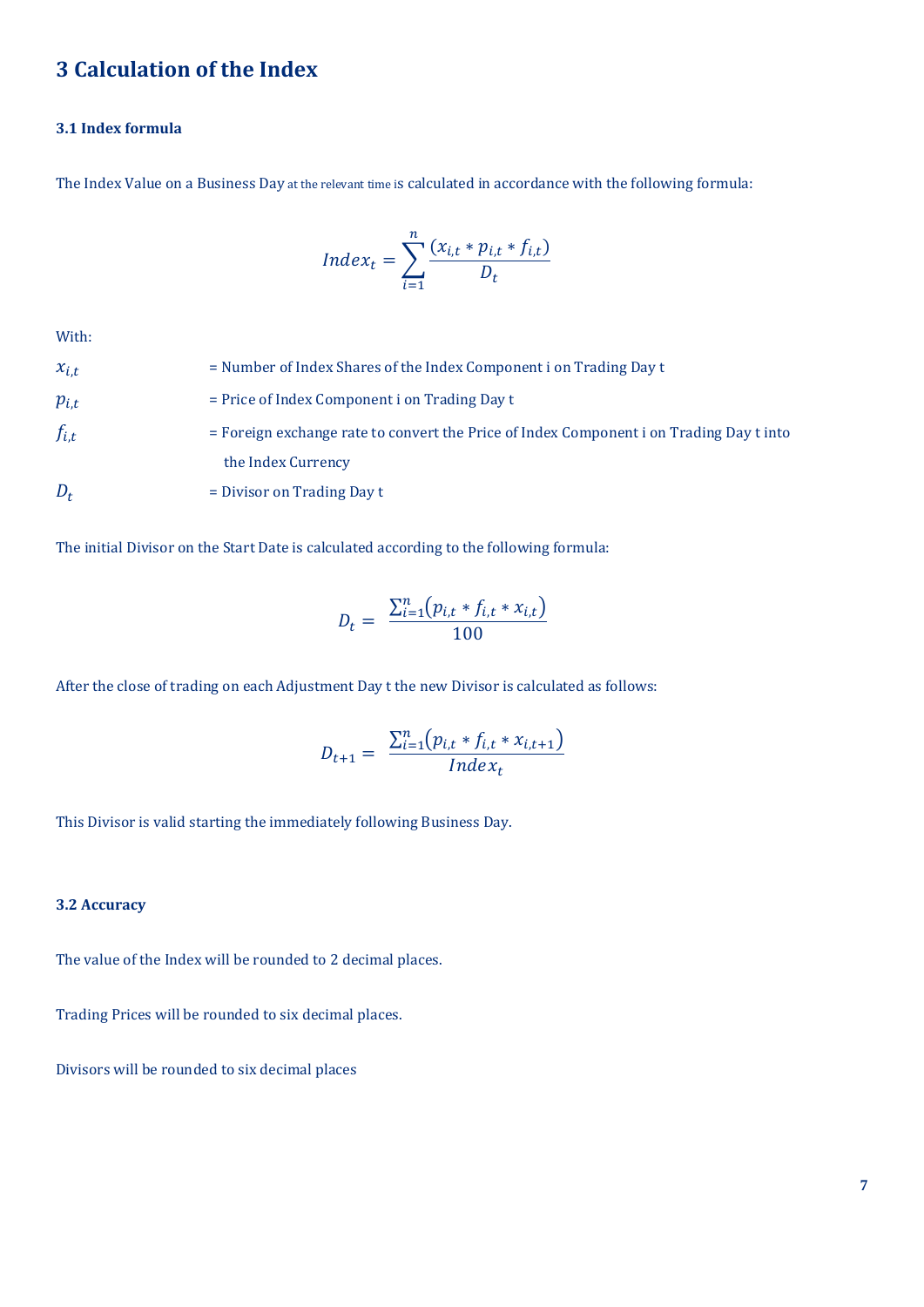Indices need to be adjusted for systematic changes in prices once these become effective. This requires the new Number of Index Shares of the affected Index Component and the Divisor to be calculated on an ex-ante basis.

Following the Committee's decision, the Index is adjusted for distributions, capital increases and stock splits.

This procedure ensures that the first ex quote can be properly reflected in the calculation of the Index. This ex-ante procedure assumes the general acceptance of the Index calculation formula as well as open access to the parameter values used. The calculation parameters are provided by the Index Calculator.

### **3.4 Dividends and other distributions**

Dividend payments and other distributions are included in the Index. They cause an adjustment of the Divisor. The new Divisor is calculated as follows:

$$
D_{t+1} = D_t * \frac{\sum_{i=1}^{n} (p_{i,t} * f_{i,t} * x_{i,t}) - (x_{i,t} * y_{i,t} * g_{i,t})}{\sum_{i=1}^{n} (p_{i,t} * f_{i,t} * x_{i,t})}
$$

With:

| $p_{i,t}$ | $=$ Price of Index Component i on Trading Day t                                                |
|-----------|------------------------------------------------------------------------------------------------|
| $f_{i,t}$ | = Foreign exchange rate to convert the Price of Index Component i on Trading Day t into        |
|           | the Index Currency                                                                             |
| $x_{i,t}$ | = Number of Index Shares of the Index Component i on Trading Day t                             |
| $y_{i,t}$ | $=$ Distribution of Index Component i with ex date $t+1$ multiplied by the Dividend Correction |
|           | Factor                                                                                         |
| $g_{i,t}$ | = Foreign exchange rate to convert the amount of the distribution of Index Component i on      |
|           | Trading Day t into the Index Currency                                                          |
| $D_t$     | $=$ Divisor on Trading Day t                                                                   |
| $D_{t+1}$ | $=$ Divisor on Trading Day $t+1$                                                               |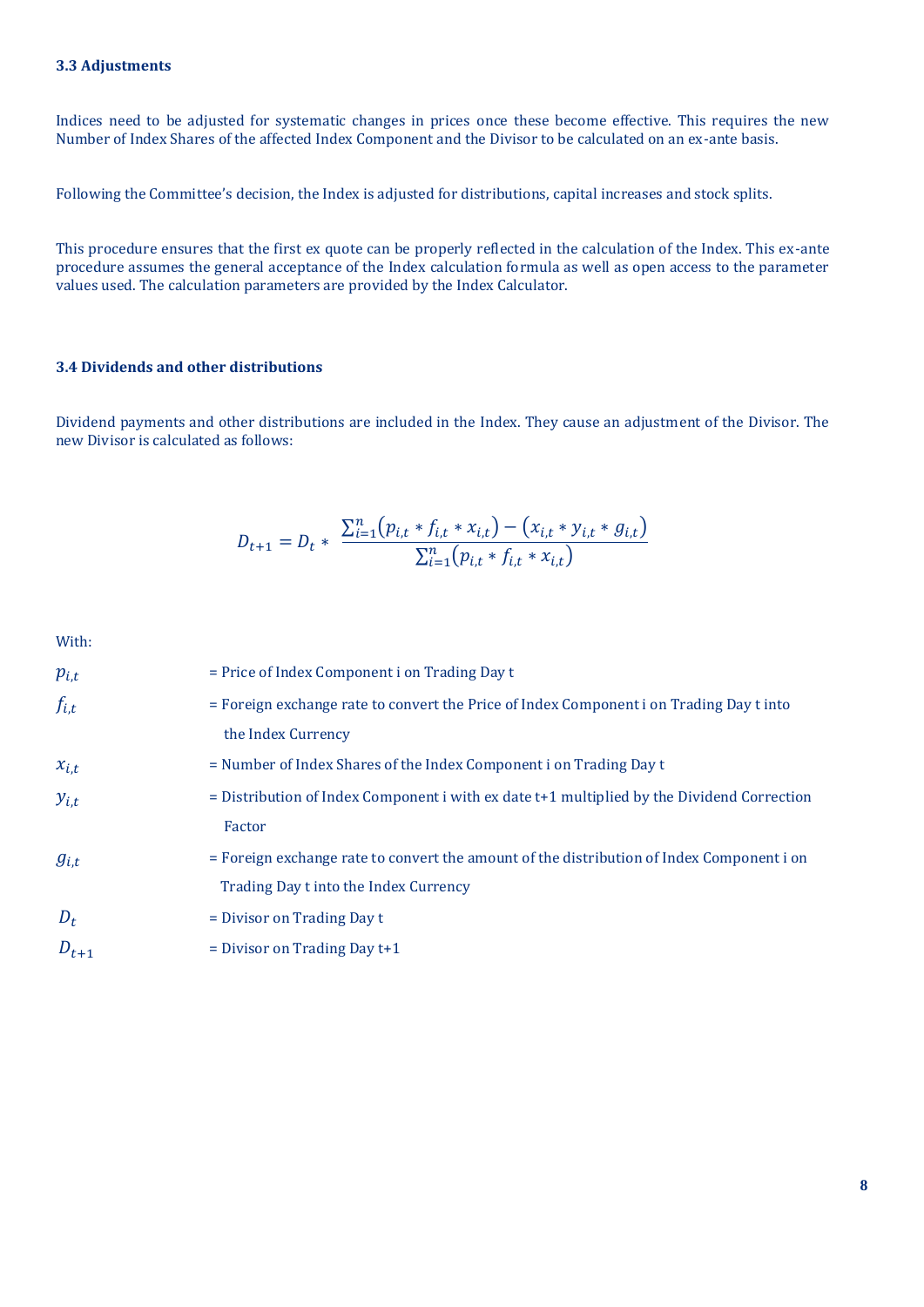#### **3.5 Corporate actions**

#### **3.5.1 Principles**

Following the announcement by an issuer of Index Components of the terms and conditions of a corporate action the Index Calculator determines whether such corporate action has a dilutive, concentrative or similar effect on the price of the respective Index Component.

If this should be the case the Index Calculator shall make the necessary adjustments that are deemed appropriate in order to take into account the dilutive, concentrative or similar effect and shall determine the date on which this adjustment shall come into effect.

Amongst other things the Index Calculator can take into account the adjustment made by an Affiliated Exchange as a result of the corporate action with regard to option and futures contracts on the respective share traded on this Affiliated Exchange.

#### **3.5.2 Capital increases**

In the case of capital increases with ex date t+1 the Index is adjusted as follows:

$$
x_{i,t+1} = x_{i,t} * \frac{1+B}{1}
$$

With:

| $x_{i,t+1}$ | $=$ Number of Index Shares of Index Component i on Trading Day $t+1$ |
|-------------|----------------------------------------------------------------------|
| $x_{i,t}$   | = Number of Index Shares of Index Component i on Trading Day t       |
| B           | = Shares received for every share held                               |

$$
p_{i,t+1} = \frac{p_{i,t} + s * B}{1 + B}
$$

With:

| $p_{i,t+1}$  | $=$ Hypothetical Price of Index Component i on Trading Day $t+1$ |
|--------------|------------------------------------------------------------------|
| $p_{i,t}$    | $=$ Price of Index Component i on Trading Day t                  |
| <sub>S</sub> | = Subscription Price in the Index Component currency             |
| B            | = Shares received for every share held                           |

$$
D_{t+1} = D_t * \frac{\sum_{i=1}^{n} (p_{i,t} * f_{i,t} * x_{i,t}) + \sum_{i=1}^{n} [(x_{i,t+1} * p_{i,t+1} * f_{i,t}) - (x_{i,t} * p_{i,t} * f_{i,t})]}{\sum_{i=1}^{n} (p_{i,t} * f_{i,t} * x_{i,t})}
$$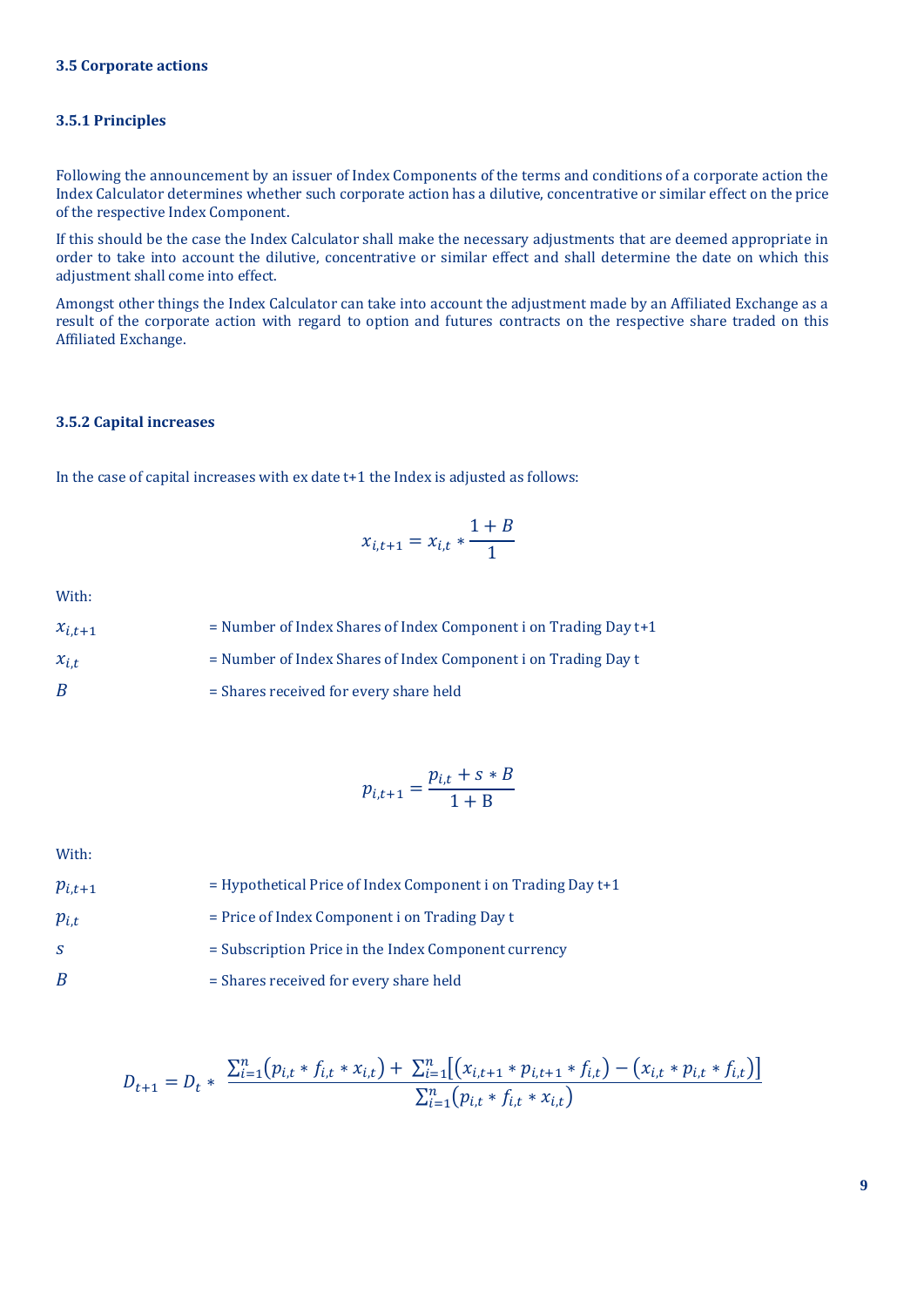With:

| = Foreign exchange rate to convert the Price of Index Component i on Trading Day t into |
|-----------------------------------------------------------------------------------------|
|                                                                                         |
|                                                                                         |
|                                                                                         |
|                                                                                         |
|                                                                                         |

### **3.5.3 Share splits**

In the case of share splits with ex date on Trading Day t+1 it is assumed that the prices change in ratio of the terms of the split. The new Number of Index Shares is calculated as follows:

$$
x_{i,t+1} = x_{i,t} * B
$$

With:

| $x_{i,t+1}$ | $=$ Number of Index Shares of the affected Index Component on Trading Day $t+1$ |
|-------------|---------------------------------------------------------------------------------|
| $x_{i,t}$   | = Number of Index Shares of the affected Index Component on Trading Day t       |
| B           | = Shares after the share split for every share held before the split            |

#### **3.5.4 Stock distributions**

In the case of stock distributions with ex date on Trading Day t+1 it is assumed that the prices change according to the terms of the distribution. The new Number of Index Shares is calculated as follows:

$$
x_{i,t+1} = x_{i,t} * (1 + B)
$$

With:

| $x_{i,t+1}$ | $=$ Number of Index Shares of the affected Index Component on Trading Day t+1 |
|-------------|-------------------------------------------------------------------------------|
| $x_{i.t}$   | = Number of Index Shares of the affected Index Component on Trading Day t     |
| B           | $=$ Shares received for every share held                                      |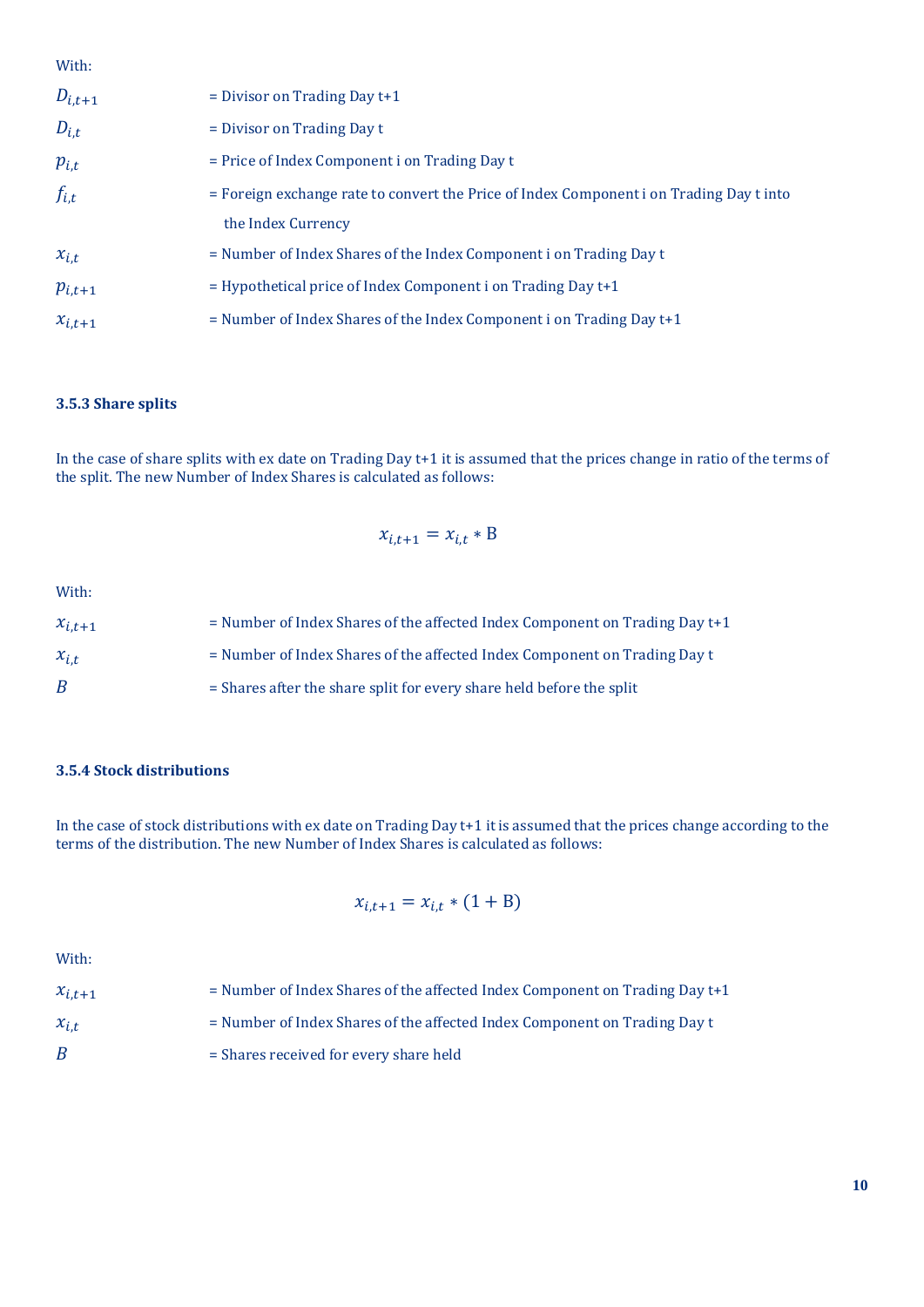### **3.6.1 Recalculation**

Solactive AG makes the greatest possible efforts to accurately calculate and maintain its indices. However, the occurrence of errors in the index determination process cannot be ruled out. In such cases Solactive AG adheres to its publicly available [Correction Policy.](http://www.solactive.com/news/documents/)

### **3.6.2 Market Disruption**

In periods of market stress Solactive AG calculates its indices following predefined and exhaustive arrangements set out in its publicly availabl[e Disruption Policy.](http://www.solactive.com/news/documents/)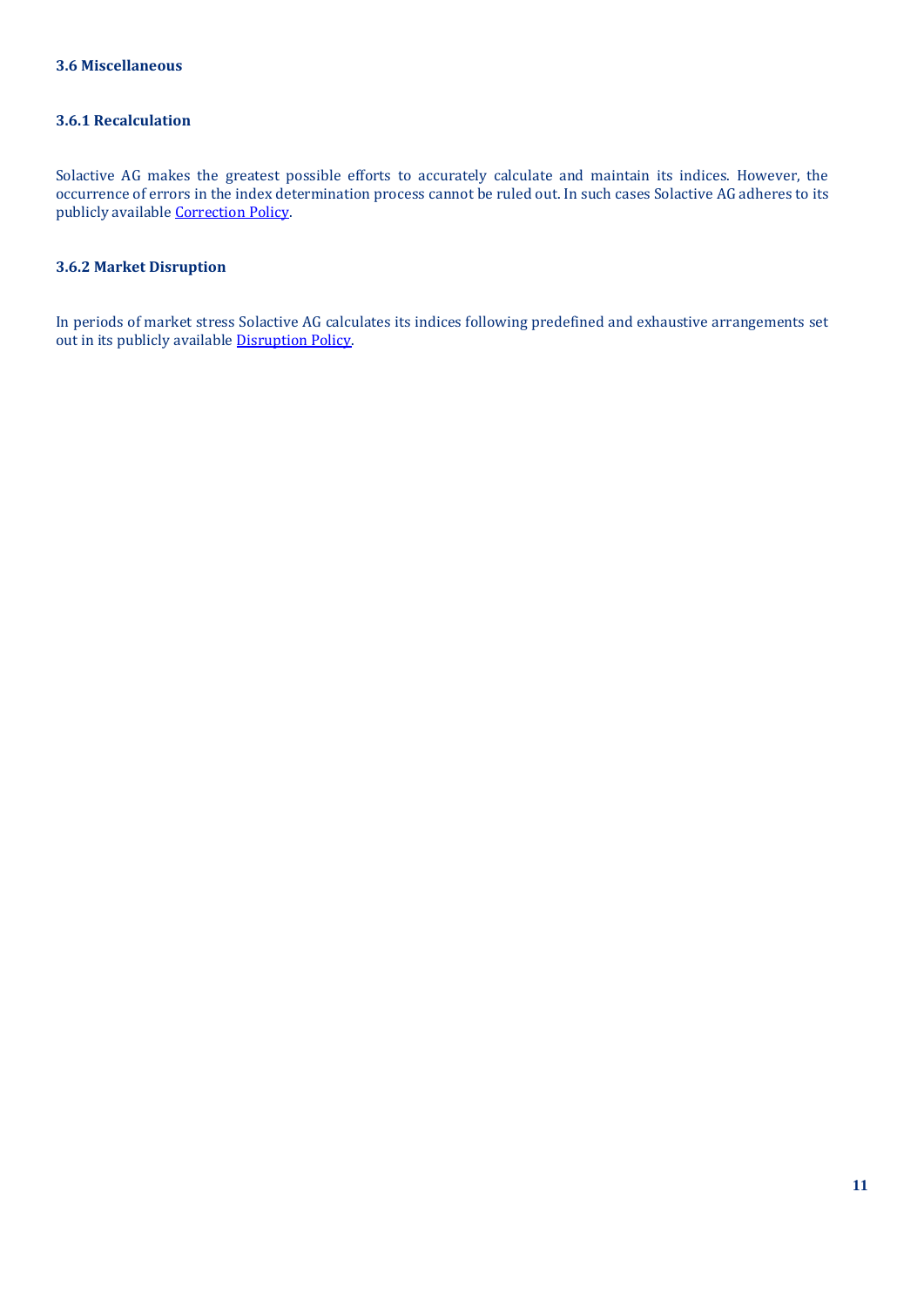# **4. Definitions**

**"Index Universe"** in Respect of a Selection Day is determined by ProShare Advisors based on the following rules:

- 1. Publicly listed on a regulated US stock exchange\*.
- 2. Not traded over the counter ("OTC")
- 3. Company-Level Market Capitalization of at least USD 500 million.
- 4. Average Daily Value traded over the 6 months (ADV) until and including the Selection Day of at least USD 1 million measured using composite average daily value traded over all exchanges in the US.

\*A company's country of domicile is not a consideration for inclusion in the Index Universe. Companies domiciled in the United States of America or in any other countries are included in the Index Universe as long as they meet the criteria stated above

**"Index Components"** are only those securities retained from the Index Universe where the issuing company ise classified as doing business as an online retailer, an e-commerce retailer, an internet and direct marketing retailer or has a substantially similar classification according to third party standard industry classification systems. Companies whose principal business is providing online travel services are excluded. The Committee shall designate the classification systems to be used in this process based on their analysis of which such system(s) best meet the intended purpose of the Index. Multiple systems typically will be used and the results of such shall be combined to determine the final Index Components. The classification systems used in this determination will not be publicly disclosed, except as determined by the Index Committee.

**"Total Shares"** is in respect of an Index Component and any given Business Day the number or fraction of shares included in the Index. It is calculated for any Index Component as the ratio of (A) the Percentage Weight of an Index Component multiplied by the Index value and the Divisor and (B) its Trading Price (converted into the index currency according to the principles laid out in Section 1.4 of this document).

**"Percentage Weight"** of an Index Component is the ratio of its Trading Price multiplied by its Number of Shares divided by the Index value and the Divisor.

**"Dividend Correction Factor"** is calculated as 1 minus the applicable withholding tax rate and/or other applicable tax rate currently prevalent in the respective country.

In particular, an **"Extraordinary Event"** is

- a Merger
- a Takeover bid
- a delisting
- the Nationalisation of a company
- Insolvency.

The Trading Price for this Index Component on the day the event came into effect is the last available market price for this Index Component quoted on the Exchange on the day the event came into effect (or, if a market price is not available for the day the event came into effect, the last available market price quoted on the Exchange on a day specified as appropriate by the Index Calculator), as determined by the Index Calculator, and this price is used as the Trading Price of the particular Index Component until the end of the day on which the composition of the Index is next set.

In the event of the Insolvency of an issuer of an Index Component the Index Component shall remain in the Index until the next Adjustment Day. As long as a market price for the affected Index Component is available on a Business Day,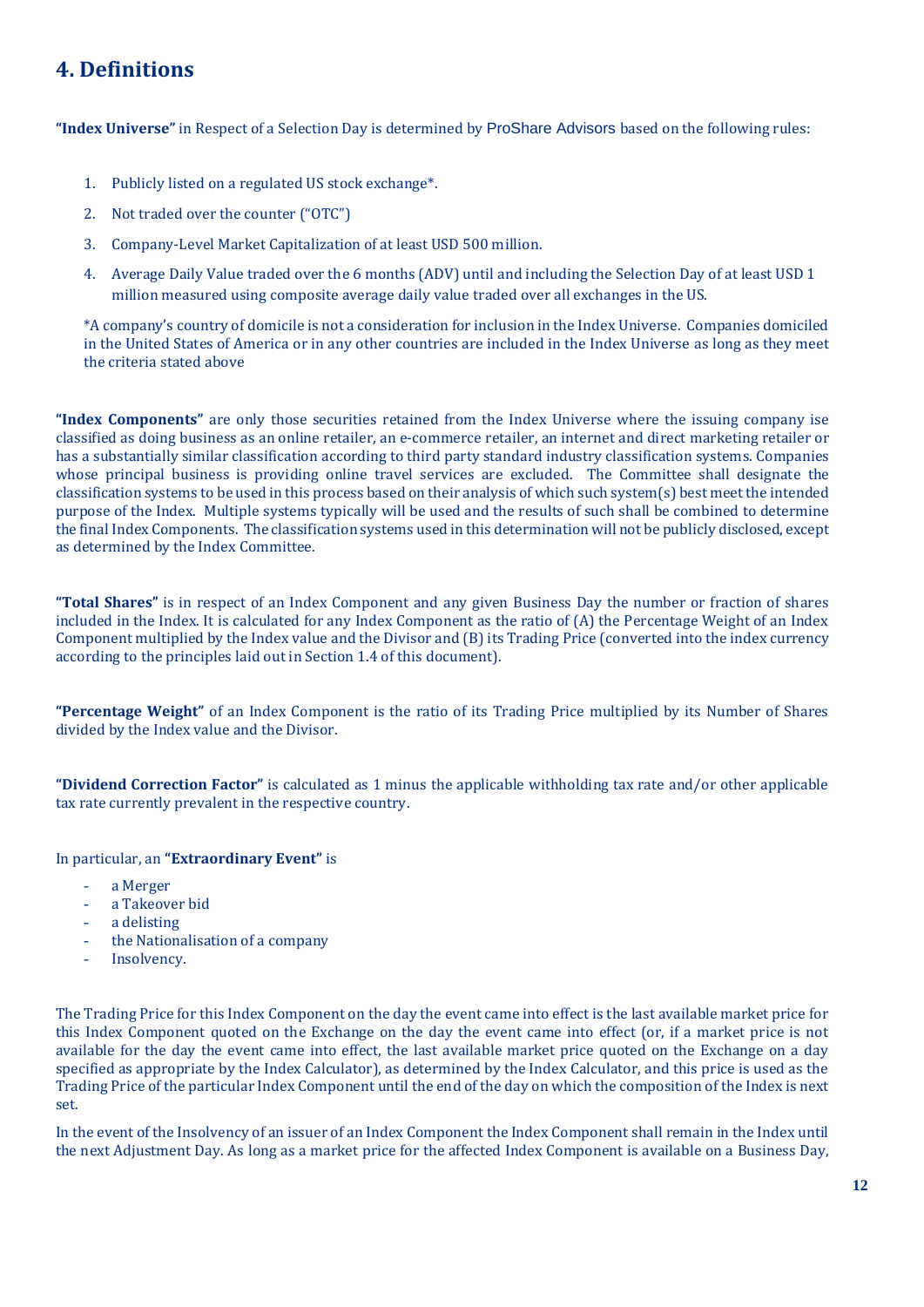this shall be applied as the Trading Price for this Index Component on the relevant Business Day, as determined in each case by the Index Calculator. If a market price is not available on a Business Day the Trading Price for this Index Component is set to zero. The Committee may also decide to eliminate the respective Index Component at an earlier point in time prior to the next Adjustment Day. The procedure in this case is identical to an elimination due to and Extraordinary Event.

An Index Component is **"delisted"** if the Exchange announces pursuant to the Exchange regulations that the listing of, the trading in or the issuing of public quotes on the Index Component at the Exchange has ceased immediately or will cease at a later date, for whatever reason (provided delisting is not because of a Merger or a Takeover bid), and the Index Component is not immediately listed, traded or quoted again on an exchange, trading or listing system, acceptable to the Index Calculator,

**"Insolvency"** occurs with regard to an Index Component if (A) all shares of the respective issuer must be transferred to a trustee, liquidator, insolvency administrator or a similar public officer as result of a voluntary or compulsory liquidation, insolvency or winding-up proceedings or comparable proceedings affecting the issuer of the Index Components or (B) the holders of the shares of this issuer are legally enjoined from transferring the shares.

A **"Takeover bid"** is a bid to acquire, an exchange offer or any other offer or act of a legal person that results in the related legal person acquiring as part of an exchange or otherwise more than 10% and less than 100% of the voting shares in circulation from the issuer of the Index Component or the right to acquire these shares, as determined by the Index Calculator based on notices submitted to public or self-regulatory authorities or other information considered by the Index Calculator to be relevant.

With regard to an Index Component a **"Merger"** is

- (i) a change in the security class or a conversion of this share class that results in a transfer or an ultimate definite obligation to transfer all the shares in circulation to another legal person,
- (ii) a merger (either by acquisition or through forming a new structure) or a binding obligation on the part of the issuer to exchange shares with another legal person (except in a merger or share exchange under which the issuer of this Index Component is the acquiring or remaining company and which does not involve a change in security class or a conversion of all the shares in circulation),
- (iii) a takeover offer, exchange offer, other offer or another act of a legal person for the purposes of acquiring or otherwise obtaining from the issuer 100% of the shares issued that entails a transfer or the irrevocable obligation to transfer all shares (with the exception of shares which are held and controlled by the legal person), or
- (iv) a merger (either by acquisition or through forming a new structure) or a binding obligation on the part of the issuer of the share or its subsidiaries to exchange shares with another legal person, whereby the issuer of the share is the acquiring or remaining company and it does not involve a change in the class or a conversion of the all shares issued, but the shares in circulation directly prior to such an event (except for shares held and controlled by the legal person) represent in total less than 50% of the shares in circulation directly subsequent to such an event.

The **"Merger Date"** is the date on which a Merger is concluded or the date specified by the Index Calculator if such a date cannot be determined under the law applicable to the Merger.

**"Nationalisation"** is a process whereby all shares or the majority of the assets of the issuer of the shares are nationalised or are expropriated or otherwise must be transferred to public bodies, authorities or institutions.

**"Exchange"** is, in respect of Index and every Index Component, the respective primary exchange where the Index Component has its primary listing. The Committee may decide to declare a different stock exchange the "Exchange" for trading reasons, even if the company is only listed there via a Stock Substitute.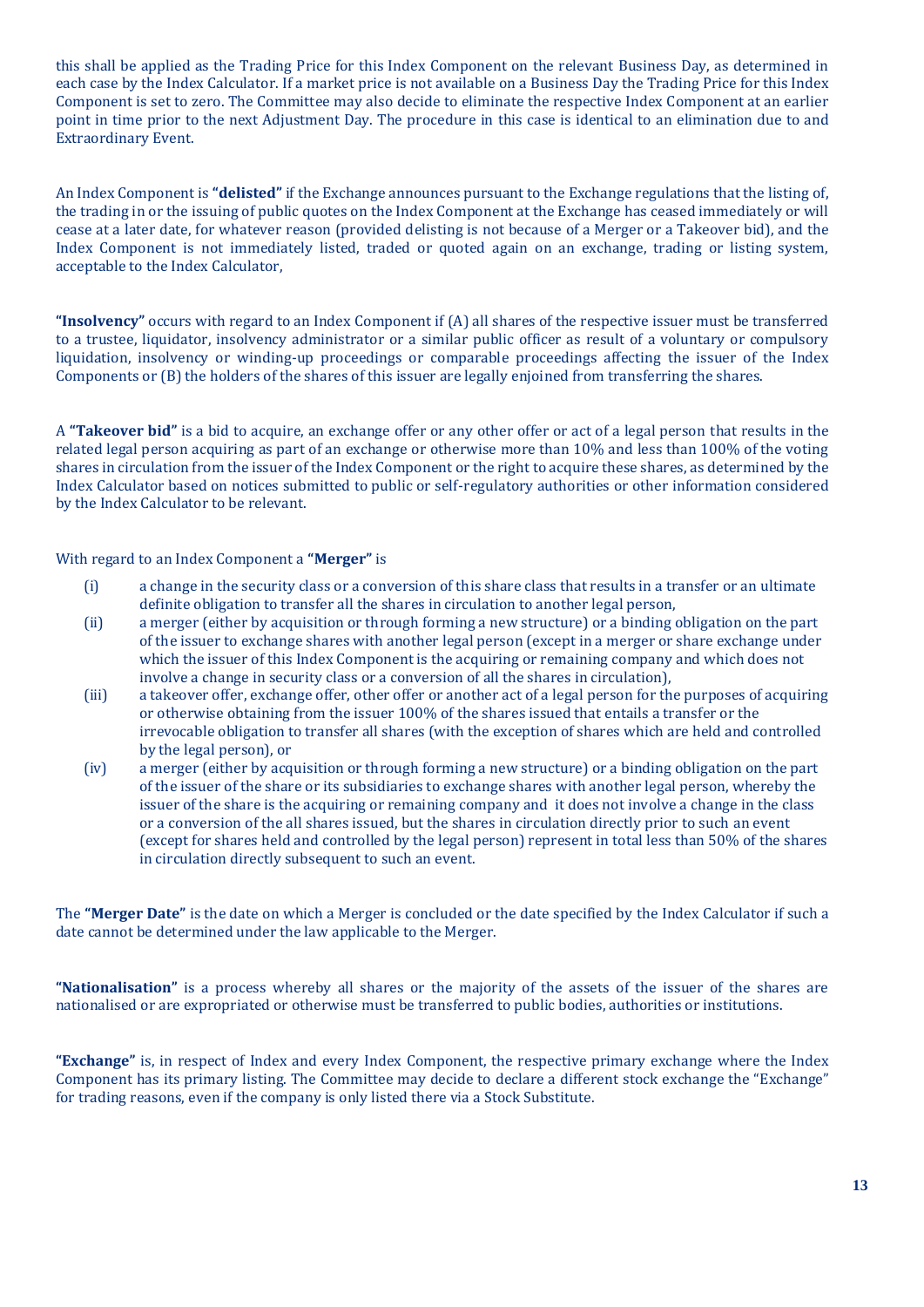With regard to an Index component (subject to the provisions given above under "Extraordinary Events") the **"Trading Price**" in respect of a Trading Day is the closing price on this Trading Day determined in accordance with the Exchange regulations. If the Exchange has no closing price for an Index Component, the Index Calculator shall determine the Trading Price and the time of the quote for the share in question in a manner that appears reasonable to him.

A **"Trading Day**" is in relation to the Index or an Index Component a Trading Day on the Exchange (or a day that would have been such a day if a market disruption had not occurred), excluding days on which trading may be ceased prior to the normal Exchange closing time. The Index Calculator is ultimately responsible as to whether a certain day is a Trading Day with regard to the Index or an Index Component or in any other connection relating to this document.

A **"Business Day"** is a day on which the New York Stock Exchange is open for trading.

The **"Index Calculator"** is Solactive AG or any other appropriately appointed successor in this function.

The **"Index Currency"** is USD.

**"Company-Level Market Capitalization"**is with regard to each of the shares in the Index Universe on a Selection Day or Adjustment Day the value published as the Company-Level Market Capitalization for this day.

As at the date of this document Market Capitalization is defined as the value of a company calculated by multiplying the number of shares outstanding at the company level (i.e. aggregating the outstanding shares of possibly multiple share classes) of the company by its share price. Non-traded shares are not taken into account in this calculation.

**"Adjustment Day"** is the last Business Day in June.

**"Selection Day"** is the Business Day 3 Business Days before the Adjustment Day.

**"Weight Reset Day"** is the last Business Day of each month.

**"Weight Reset Determination Day"** is the Business Day 3 Business Days before the Weight Reset Day.

An **"Affiliated Exchange"** is with regard to an Index Component an exchange, a trading or quotation system on which options and futures contracts on the Index Component in question are traded, as specified by the Index Calculator.

#### A "**Market Disruption Event**" occurs if

1. one of the following events occurs or exists on a Trading Day prior to the opening quotation time for an Index Component:

A) trading is suspended or restricted (due to price movements that exceed the limits allowed by the Exchange or an Affiliated Exchange, or for other reasons):

- 1.1. across the whole Exchange; or
- 1.2. in options or futures contracts on or with regard to an Index Component or an Index Component that is quoted on an Affiliated Exchange; or
- 1.3. on an Exchange or in a trading or quotation system (as determined by the Index Calculator) in which an Index Component is listed or quoted; or

B) an event that (in the assessment of the Index Calculator) generally disrupts and affects the opportunities of market participants to execute on the Exchange transactions in respect of a share included in the Index or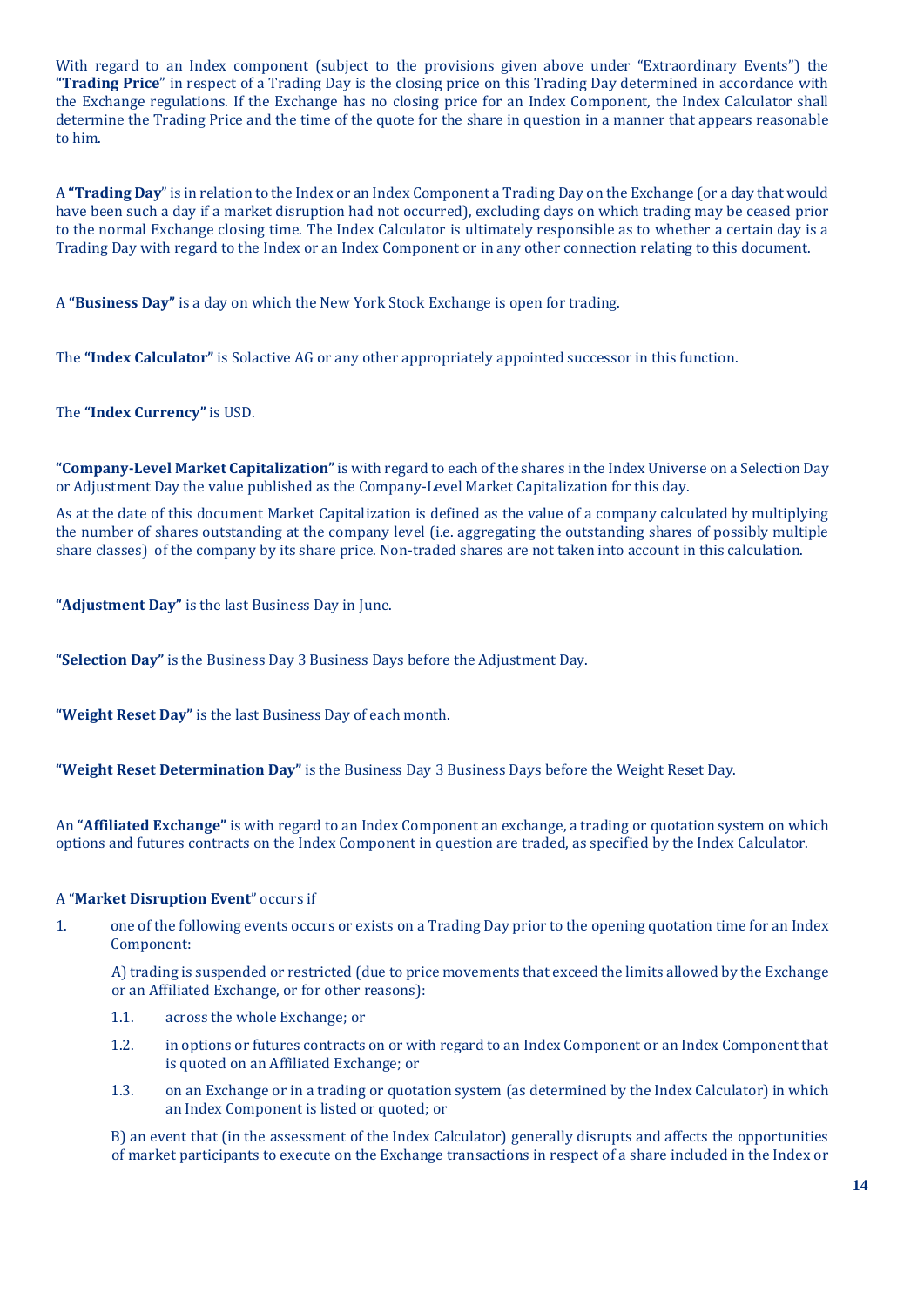to determine market values for a share included in the Index or to execute on an Affiliated Exchange transaction with regard to options and futures contracts on these shares or to determine market values for such options or futures contracts; or

2. trading on the Exchange or an Affiliated Exchange is ceased prior to the usual closing time (as defined below), unless the early cessation of trading is announced by the Exchange or Affiliated Exchange on this Trading Day at least one hour before

(aa) the actual closing time for normal trading on the Exchange or Affiliated Exchange on the Trading Day in question or, if earlier.

(bb) the closing time (if given) of the Exchange or Affiliated Exchange for the execution of orders at the time the quote is given.

**"Normal exchange closing time"** is the time at which the Exchange or an Affiliated Exchange is normally closed on working days without taking into account after-hours trading or other trading activities carried out outside the normal trading hours; or

3. a general moratorium is imposed on banking transactions in the country in which the Exchange is resident if the above-mentioned events are material in the assessment of the Index Calculator, whereby the Index Calculator makes his decision based on those circumstances that he considers reasonable and appropriate.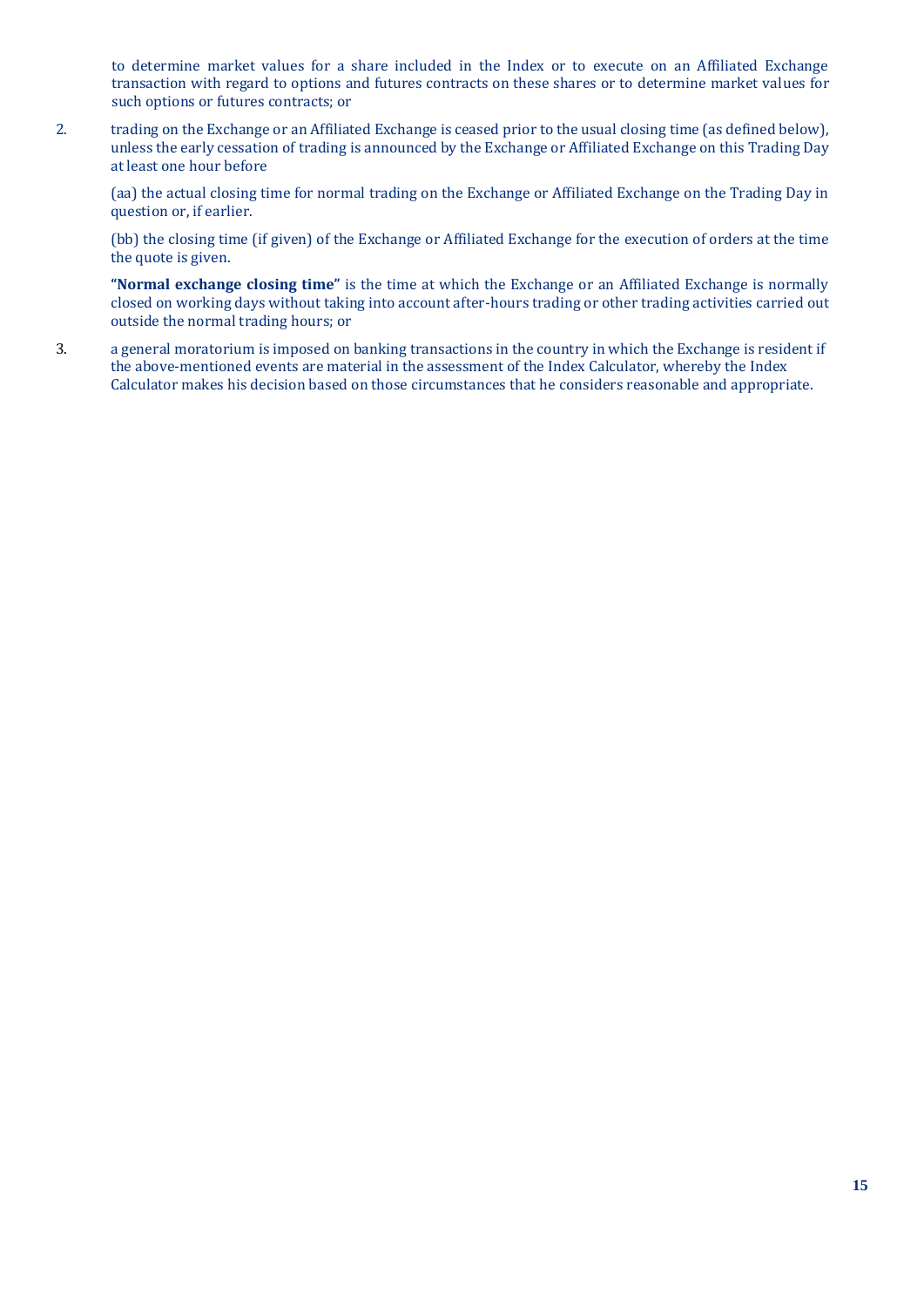# **5 Appendix**

## **5.1 Contact data**

### **Information regarding the Index concept**

ProShare Advisors LLC 7501 Wisconsin Avenue East Tower, 10th Floor Bethesda, MD 20814 USA

#### **5.2 Calculation of the Index – change in calculation method**

The application by the Index Calculator of the method described in this document is final and binding. The Index Calculator shall apply the method described above for the composition and calculation of the Index. However it cannot be excluded that the market environment, supervisory, legal, financial or tax reasons may require changes to be made to this method. The Index Calculator may also make changes to the terms and conditions of the Index and the method applied to calculate the Index, which he deems to be necessary and desirable in order to prevent obvious or demonstrable error or to remedy, correct or supplement incorrect terms and conditions. The Index Calculator is not obliged to provide information on any such modifications or changes. Despite the modifications and changes the Index Calculator will take the appropriate steps to ensure a calculation method is applied that is consistent with the method described above.

# **6.0 Disclosures**

This document and the information included herein are proprietary to ProShare Advisors LLC ("PSA") and are protected by copyright and other intellectual property laws. The unauthorized copying, redistribution, sale, retransmission or other transfer to a third party of this data, without the prior written consent of PSA is strictly prohibited.

Any use or exploitation of this document or the information included herein, for the purpose of creating any financial product or service which seeks to match the performance of the indexes, or which otherwise is based on the Indexes, is not permitted unless a written license from PSA has been obtained.

This material is provided for informational purposes only. It is not an offer to buy or sell any securities.

PSA DOES NOT GUARANTEE THE ADEQUACY, TIMLINESS, ACCURACY AND/OR THE COMPLETENESS OF THE INDEX OR ANY DATA RELATED THERETO. PSA HEREBY EXPRESSLY DISCLAIMS ANY AND ALL LIABILITY FOR ANY ERRORS, OMISSIONS, OR INTERRUPTIONS THEREIN OR IN THE CALCULATION THEREOF. PSA MAKES NO WARRANTY, EXPRESS OR IMPLIED, AND EXPRESSLY DISCLAIMS ALL WARRANTIES OF MERCHANTABILITY OR FITNESS FOR A PARTICULAR PURPOSE OR USE WITH RESPECT TO THE MARKS, THE INDEX OR ANY DATA INCLUDED THEREINAS TO THE RESULTS TO BE OBTAINED BY THE INDEX, THE SHAREHOLDERS, OR ANY PERSON OR ENTITY FROM THE USE OF THE INDEX OR ANY DATA INCLUDED THEREIN. WITHOUT LIMITING ANY OF THE FOREGOING PSA HEREBY EXPRESSLY DISCLAIMS ANY AND ALL LIABILITY FOR ANY SPECIAL, PUNITIVE, INDIRECT, OR CONSEQUENTIAL DAMAGES (INCLUDING LOST PROFITS), EVEN IF ADVISED OF THE POSSIBILITY OF SUCH DAMAGES.

The Index is not sponsored, promoted, sold or supported in any other manner by Solactive AG nor does Solactive AG offer any express or implicit guarantee or assurance either with regard to the results of using the Index or any data included therein at any time or in any other respect. The Index is calculated and published by Solactive AG. Solactive AG uses its best efforts to ensure that the Index is calculated correctly.

Solactive AG has no obligation to point out errors in the Index to third parties including but not limited to investors and/or financial intermediaries. Neither the calculation nor the publication of the Index by Solactive AG constitutes a recommendation by Solactive AG as to the performance of the Index or a recommendation to invest capital in any financial instrument based on the Index, nor does it in any way represent an assurance or opinion of Solactive AG with regard to any investment in the index or any financial instrument.